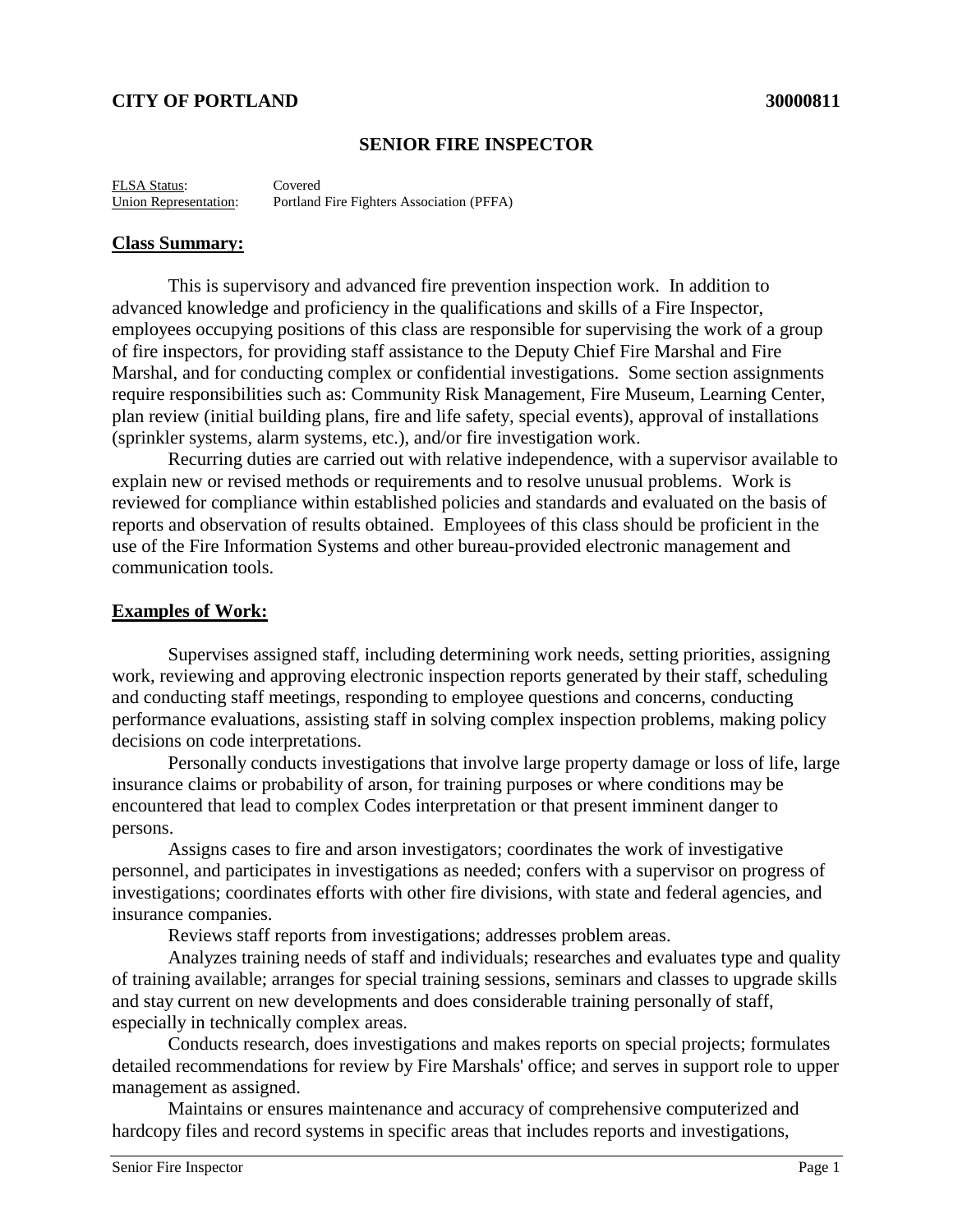inspection records, permit and plan review records, financial records, personnel records, training records and other section activities.

Prepares or directs preparation of responses to insure company inquiries, policy investigations and citizen concerns in the form of letters, reports and phone calls.

Keeps current on laws, court decisions, practices, procedures and investigative methods through research, reading current publications, attending conferences and workshops.

Conducts fire safety classes at schools and before groups; edits fire prevention publications; serves as an official Fire Bureau media representative.

Testifies in court as an expert witness.

# **Not all the work performed is specifically described. Not all tasks are done at all work locations.**

### **Knowledge, Skills and Abilities: (Required at time of appointment)**

Knowledge of Fire Information Systems and other bureau-provided computer and electronic management and communication tools.

Knowledge of current literature, trends, and developments in the field of fire prevention inspection, including codes, laws and legal interpretations.

Knowledge of fire prevention inspection methods.

Knowledge of current fire fighting procedures and techniques.

Knowledge of residential and commercial building design, construction methods and construction materials.

Knowledge of fire chemistry and fire behavior.

Knowledge of hazardous materials - their characteristics and methods of controlling combustion or explosions.

Knowledge of approved methods of preserving evidence of arson.

Knowledge of modern principles of management and supervision applicable to public jurisdictions.

Ability to manage and coordinate the activities of volunteers.

Ability to analyze and problem-solve.

Skill in conducting fire inspections in a detailed and efficient manner.

Skill in recognizing fire hazards and in making practical recommendations for their corrections.

Skill in effective time management

Skill in reading, understanding and interpreting written material including codes, regulations, complex technical reports, building plans, fire protection system plans and manufacturer's information.

Skill in preparation of written and electronic reports and correspondence.

Skill in filling out forms and preparing technical material with accuracy and speed.

Skill in effective verbal and written communication under varying conditions, including group communications.

Skill in use of Fire Information Systems and other related computerized and electronic data management systems as supplied by the bureau.

Skill in dealing tactfully with the public and maintaining composure in stressful situations.